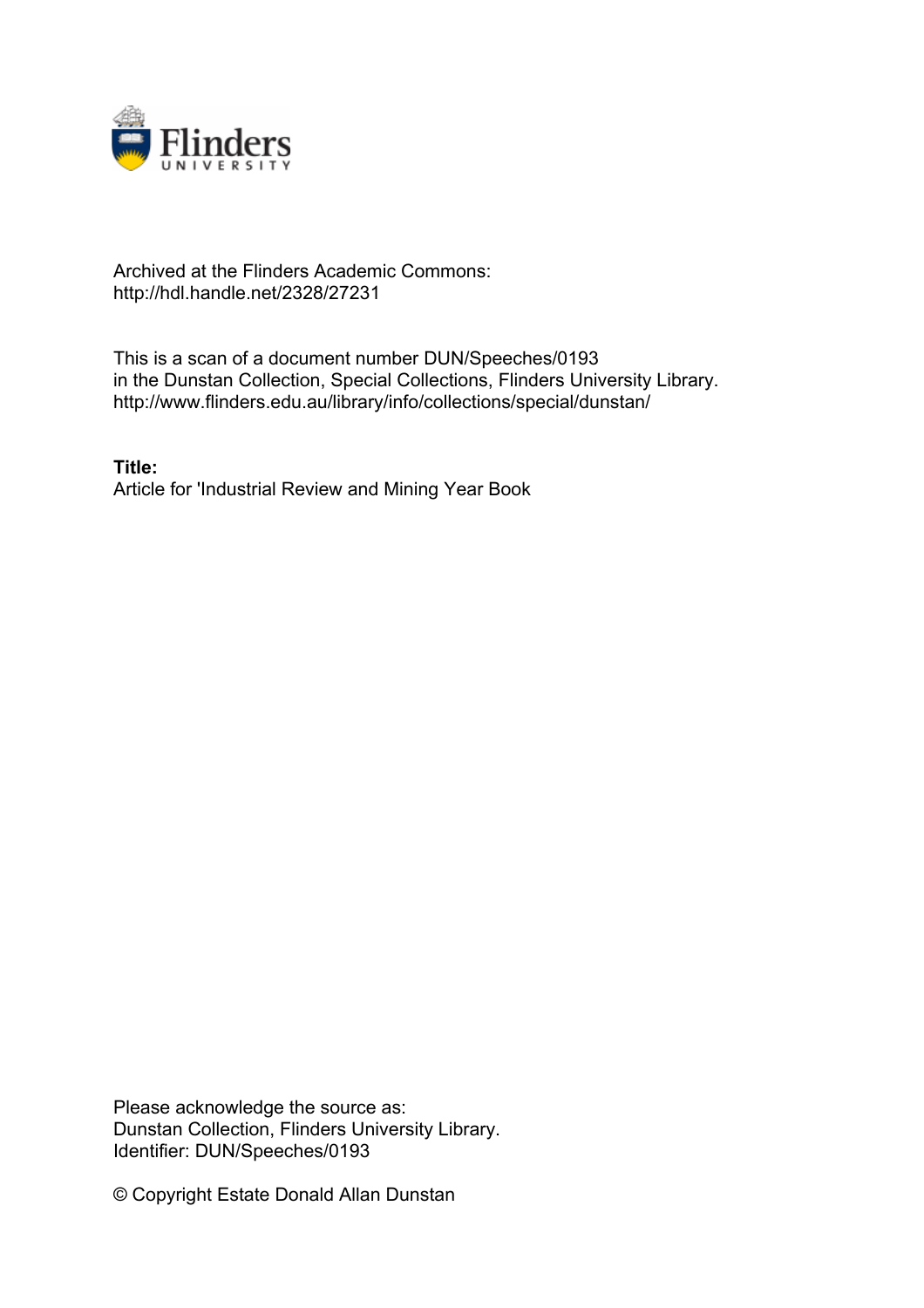ARTICLE BY THE SOUTH AUSTRALIAN PREMIER, MR. DON DUNSTAN, FOR INDUSTRIAL REVIEW AND MINING YEAR BOOK OF AUSTRALIA.

South Australia's planned, vigorous approach to development enables us to maintain a congenial lifestyle while ensuring our reputation as the national pacesetter State.

In 30 years we have moved from an economy very largely based on agriculture to being one of the nations major expanding industrial complexes.

The State remains an important producer of primary products notably wine, wheat and wool - and of minerals, but is now the most urban of the Australian states.

Industrialisation has been dominated by the automotive and domestic appliance industries, which have made great contributions to its prosperity.

These industries are, however, subject to big swings in consumer demand. They are often the first to be hit by changes in national monetary and tariff policies, outside the State Government' control.

To reduce overdependence on these two industries, the Government encourages diversification of our production and markets.

' ' in the second control of the second control of the second control of the second control of the second control of the second control of the second control of the second control of the second control of the second contro

To do this, the Government has set up or has helped to establish a series of key agencies.

The Industries Assistance Corporation helps smaller industries at the early and often critical stage of development. It can make loans to approved firms, with deferred interest payments where necessary, or can take up shares in appropriate companies.

The Development Division of the Ministry of Development and Mines has been expanded. It actively promotes the State as an industrial location, seeks out and assists firms which can be encouraged to locate here and provides a range of services to assist local industries to grow.

In addition, it seeks to diversify markets through a network of overseas trade agents and by pursuing joint venture and manufactureunder-licence-proposals.

 $\ldots/2$ .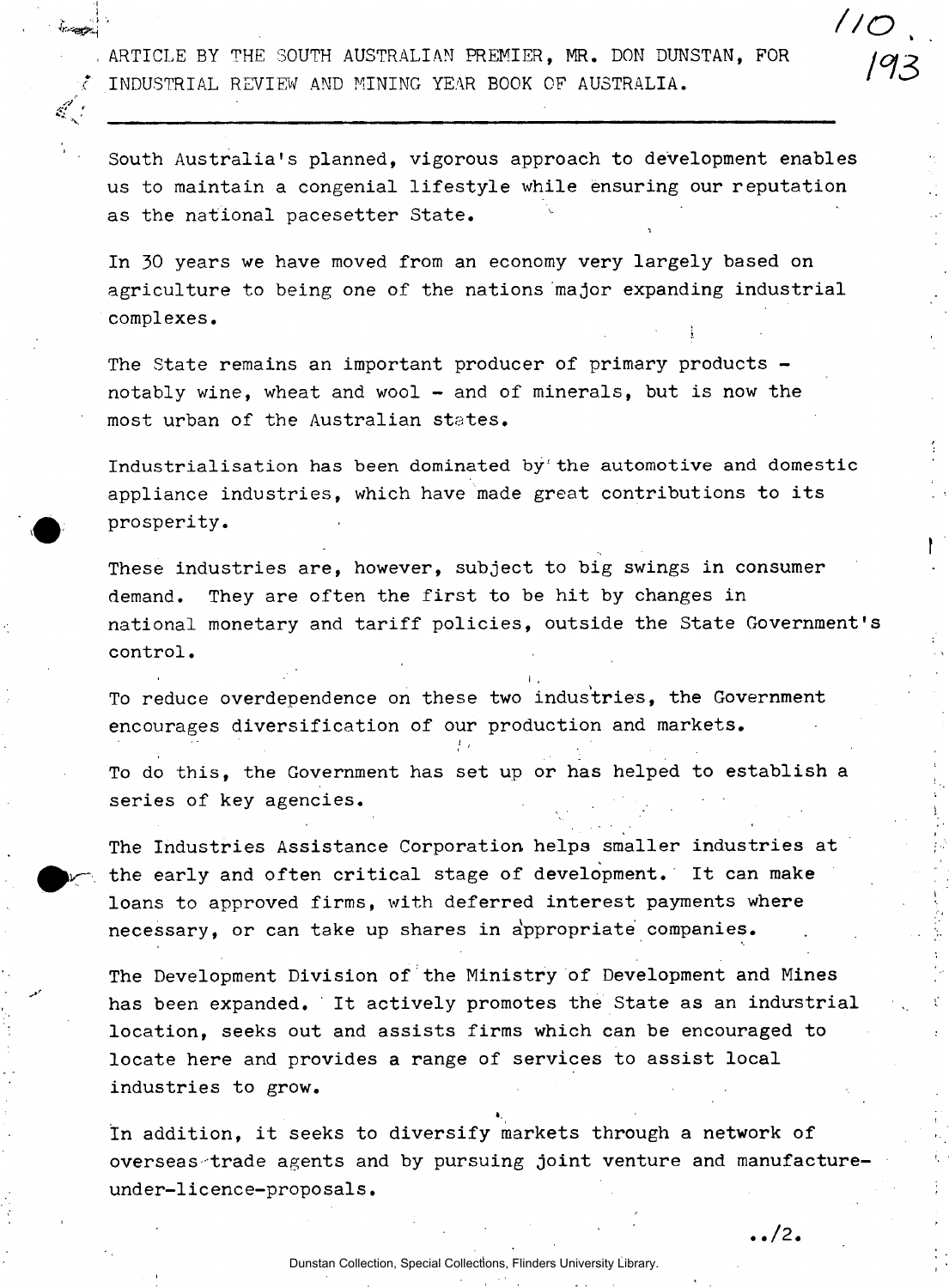The South Australian Housing Trust has a unique industrial premises project, through which it provides new industries with land and factory premises under attractive lease-purchase terms.

The Industrial Development Advisory Council provides a very valuable channel for liaison with private industry.

We have particularly sought to encourage industries which use a high degree of technology and skilled labour. To this end, we established the Industrial Research Institute to act as a channel to give industries access to research and development talents and organisations and to co-ordinate research problems.

We also maintain active co-operation with other bodies such as the Industrial Design Council, the Australian Mineral Development Laboratories, our two Universities, the Institute of Medical and Veterinary Science, and branches of the C.S.I.R.O.

The work of these bodies is supplemented by a range of highly skilled industries whose research and development achievements have kept us in the forefront of technological innovation. This high-technology orientation will continue to be of increasing benefit to the State.

South Australia has many advantages making a desirable location for industry'.

i •.' Our cost structure is lower than the eastern States. Industrial land is very much cheaper. The cost of essential services is highly competitive and our abundant supply of cheap natural gas is a decided benefit for many industries.

Our record of industrial peace is dramatically and consistently better than any other State. Over the last seven years, days lost per 1,000 employees has been only half of the national average. The Government is taking new measures that will promote continued industrial harmony.

Part of our good industrial relations record comes from the high standard and congenial style of living enjoyed in this State.

We are determined to maintain this and we seek planned industrial development that will enhance it, not a haphazard free-for-all that will spoil it. It is important for industry, as well as for all our citizens, that Adelaide should not develop into the

Dunstan Collection, Special Collections, Flinders University Library.

 $\ldots/3$ .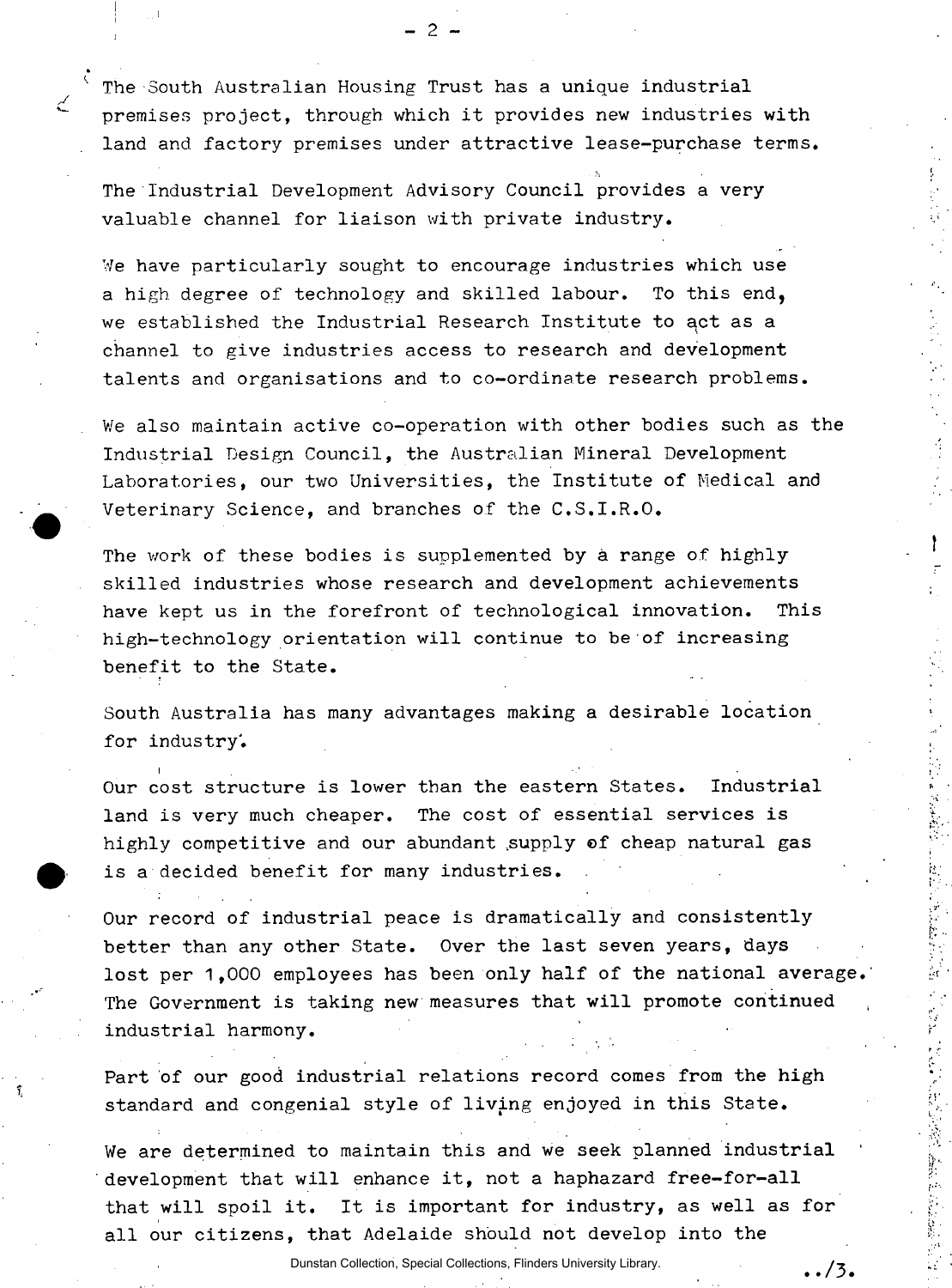polluted, congested, sprawling, urban agglomerations to the East. We will keep South Australia a fine place to live and work.

It is in this context that we planned the entirely new, uniquely Australian city of Monarto. In itself, it is one of the most exciting and advanced city development projects in the world. The new city will relieve the expansion pressures on Adelaide and provide South Australians with a series of alternative lifestyles

Similarly, with our designated decentralised growth areas, the "Iron Triangle" in the Spencer Gulf Region, and the "Green Triangle" in the South East provide for co-ordinated development on a truly South Australian basis.

The \$400m Red Cliff petrochemical project will provide the major stimulus to the "Iron Triangle" area.

Other Major Developments include :

- $$19.8m$$  capital expenditure in 1973-74 by B.H.P. at Whyalla, as part of a \$58m expansion programme.
- . A \$40m lubricating oil refinery being built at Lonsdale, near Adelaide, by Mobil Oil Australia Ltd.
	- On an adjacent site, a  $$4.7m$  fuel refinery expansion by Petroleum Refineries (Aust) Pty Ltd.
- Expansion of capacity by Adelaide Brighton Cement Limited, costing in excess of \$10m.
	- An \$8.2m expansion and modernisation programme by Actil, •(Australian Cotton Textile Industries Ltd) at Woodville.

« '

 $\ldots 4/$  .

- A \$5.5m expansion of the Elizabeth Stamping Plant of 'General Motors Holden Pty Ltd.
- A major vineyard expansion, to cost over \$4m, by Penfolds , Wines Pty Ltd.

. A 50% increase in tyre production capacity by Uniroyal Pty Ltd at a cost in excess of \$2m.

Mineral production has always played an important part in the development and prosperity of South Australia, and solid growth

Dunstan Collection, Special Collections, Flinders University Library.

- 3 -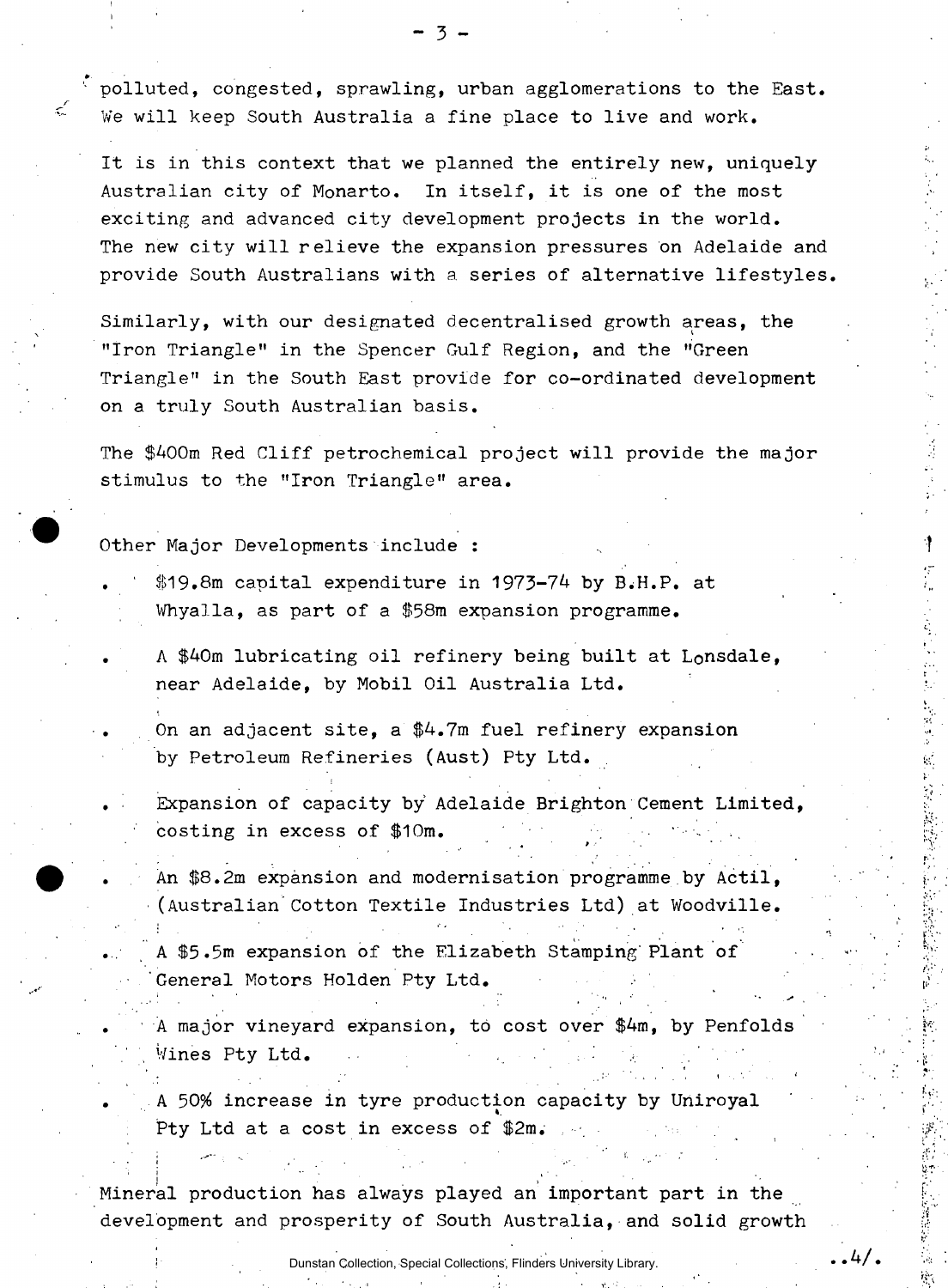in this field continues. The total value of all South Australian mineral products sold or used in manufacture in 1973 (the latest figures available) increased by 14% to \$138m.

This increase came from gains in copper, iron, natural gas, and opals.

The importance of mining to South Australia is shown by the fact that the mining industry supplied 20% of the State's primary production, compared with the pastoral industry's 42% and agriculture's 24% in 1972-73.

Copper was South Australia's most important mineral product from the State's early days until the closure of the Wallaroo-Moonta Mine 50 years ago. It is again a major contributor, and will grow in importance in the future.

Kanmantoo Mines Ltd now have their open cut mine in full operation, and are installing additional treatment plant at a cost of approximately \$1.2m. The mine will follow the 1% copper ore underground when the limits of the open cut are reached in several years time.

Pacminex Pty Ltd have spent \$6m on equipment for the "Cattlegrid" deposit at Mt. Gunson, south east of Woomera. This plant will treat  $1,500$  'tonnes of ore per day.

At Burra, the Stage II treatment plant of Samin Ltd will be fully commissioned soon, to increase the treatment rate to 1,000 tonnes per day.

Utah Development Corporation has joined Northland Minerals Ltd in their investigation into the feasibility of re-opening the old Kapunda Mine by open cut methods to win the low grade remnant ore which has been shown up by extensive drilling. .

Iron ore is South Australia's most important mineral. Since 1914, the Middleback Ranges, near Whyalla, mined by the B.H.P. Co., have yielded 147 million tonnes of iron ore. They still supply more than half the ore used in Australia's iron and steel industry.

*a* 

 $\boldsymbol{\ldots}$  /5 .

Iron ore production in 1973 was valued at nearly \$58m, and accounted for over 40% of the total mineral production of South Australia.

- 4 -

≤

Dunstan Collection, Special Collections, Flinders University Library.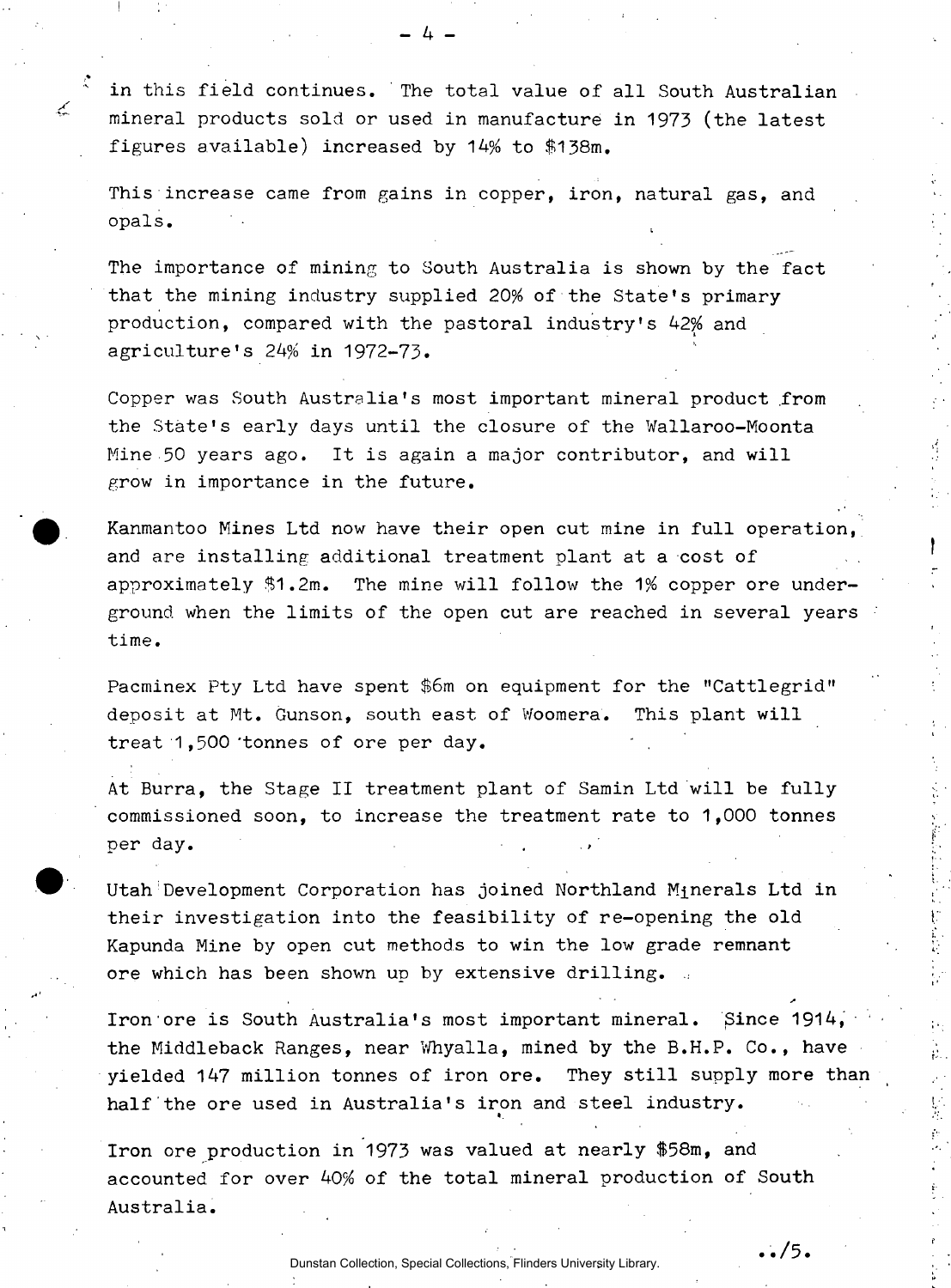The B.H.P. Co is adding a \$14m magnetite plant to their Whyalla works to produce 1.3 million tonnes per annum of artificial magnetite feed for their pellet plant from low grade iron ore.

 $-5-$ 

In these days of steep rises in the price of imported oil, South Australia is fortunate in being able to supply almost all its requirements of light, heat and power from its own resources.

This was not always the case. Less than 30 years ago, the State was almost entirely dependent on imported fuel. Then after the war, the State Government introduced special burning grates for the high-ash Leigh Creek coal. This coal is used in the Playford power station near Port Augusta, commissioned in 1954.

In 1973, 1.5 million tonnes of Leigh Creek coal was used to provide 37% of the State's electricity.

In recent years, check drilling at Leigh Creek and neighbouring areas by the Electricity Trust of South Australia has produced considerable increases in proven reserves of coal suitable for future open-cut production.

The Trust is also investigating the Inkerman-Balaklava deposits of Tertiary Brown Coal, where over 400 million tonnes are indicated to be present. The State's fuel reserves have also increased by exploration work on the Lake Phillipson deposit of steam quality coal, where over 500 million tonnes are estimated to be available for open cut.

t *t* t *t* 

 $\ldots/6$  .

The production of natural gas increased in 1973 by 15%, and was valued at \$11.5 m at the "city gate". This gas provided 60% of the State's electricity, and all of Adelaide's'town gas.

Oil and gas exploration declined during 1973-74 and no successful wells were drilled. However, adequate reserves have been proven in the Cooper Basin to satisfy existing South Australian contracts, and also the Sydney market.

**Delhi-Santos have commenced work on a gas treatment plant at Moomba**  « to supply Sydney by mid 1975, and construction of the pipeline has commenced<sub>s</sub>

Opal production again showed a large increase, particularly from Coober Pedy. Total opal sales for 1973 were estimated to be over \$30m. Dunstan Collection, Special Collections, Flinders University Library.